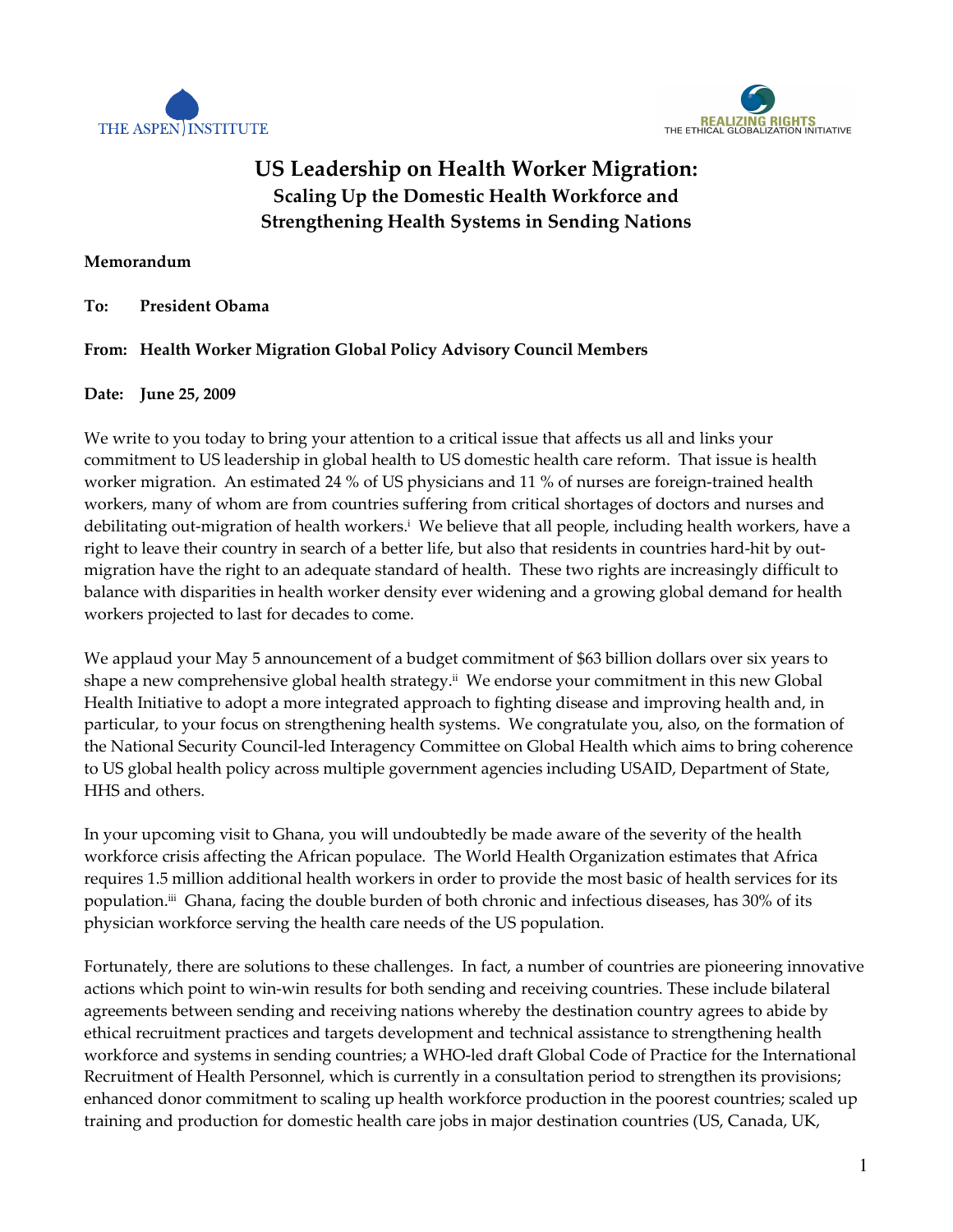Australia); and, lastly, a recognition on the part of leading health worker employer nations, including the US, of a shared responsibility to mitigate the negative effects of health worker migration in the poorest sending nations, particularly in Africa.

We recommend the following five strategic actions:

- 1. The US should adopt a strategy to increase training for domestic health care workers to move towards greater health workforce self-sufficiency. Ethical recruitment practices should be utilized where US entities, either public or private, recruit foreign workers. The Voluntary Code of International Conduct for the Recruitment of Foreign-Educated Nurses to the United States serves as an excellent model. The US should also consider the health impact on source countries when it provides preferential treatment for foreign health workers.
- 2. The US should consider developing memoranda of understanding or bilateral agreements with the countries from which it receives most of its health workers, many of which are suffering from health worker shortages themselves. The three African countries of Nigeria, South Africa and Ghana are major source countries for the US and the majority of these doctors were trained at only 10 publicly funded medical schools.<sup>iv</sup> Such agreements could promote technical exchange between countries; provide targeted development assistance to support health workforce and system strengthening in source countries; encourage circular and temporary migration whereby emigrating health professionals can return to home countries to teach; foster ethical recruitment; and support hospital twinning.
- 3. The US should actively engage with the WHO-led debate on the Global Code of Practice for the International Recruitment of Health Personnel to strengthen its provisions to address, in particular, the negative impacts of health worker migration on sending nations. The code is currently in a consultation period and is scheduled to go before the World Health Assembly in 2010. See the Health Worker Migration Global Policy Advisory Council Recommendations Report on the Global Code for our recommendations on strengthening the code.<sup>v</sup>
- 4. The US should take a leadership role in increasing development assistance to support health workforce and health system strengthening in low income countries negatively affected by outmigration. Many African countries are negatively affected by out-migration, even those who are not sources of large numbers of health workers. Over half of Angola, Liberia, Mozambique, Sierra Leone, and Tanzania's trained physicians work as expatriates in resource rich nations. We welcome PEPFAR 2's new provisions for development assistance for health workforce training at all levels.
- 5. The US should adopt a strategy of coherence between domestic and international policies with regard to health worker migration by linking the domestic policies of HHS with the external policies of State and USAID. The recently established Interagency Committee on Global Health could be expanded to include representatives from HHS who are working on domestic health workforce strategies. We understand that the issue of health worker migration has already been put forward as a topic for discussion. Other governments are developing such coordination mechanisms as well. For example, Norway has developed a Policy Coherence Strategy for Health Worker Migration which is founded on three principles: one, maintain a high degree of selfsufficiency; two, refrain from actively recruiting health workers from countries experiencing human resources for health shortages, unless equitable agreements, either bilateral, regional or multilateral,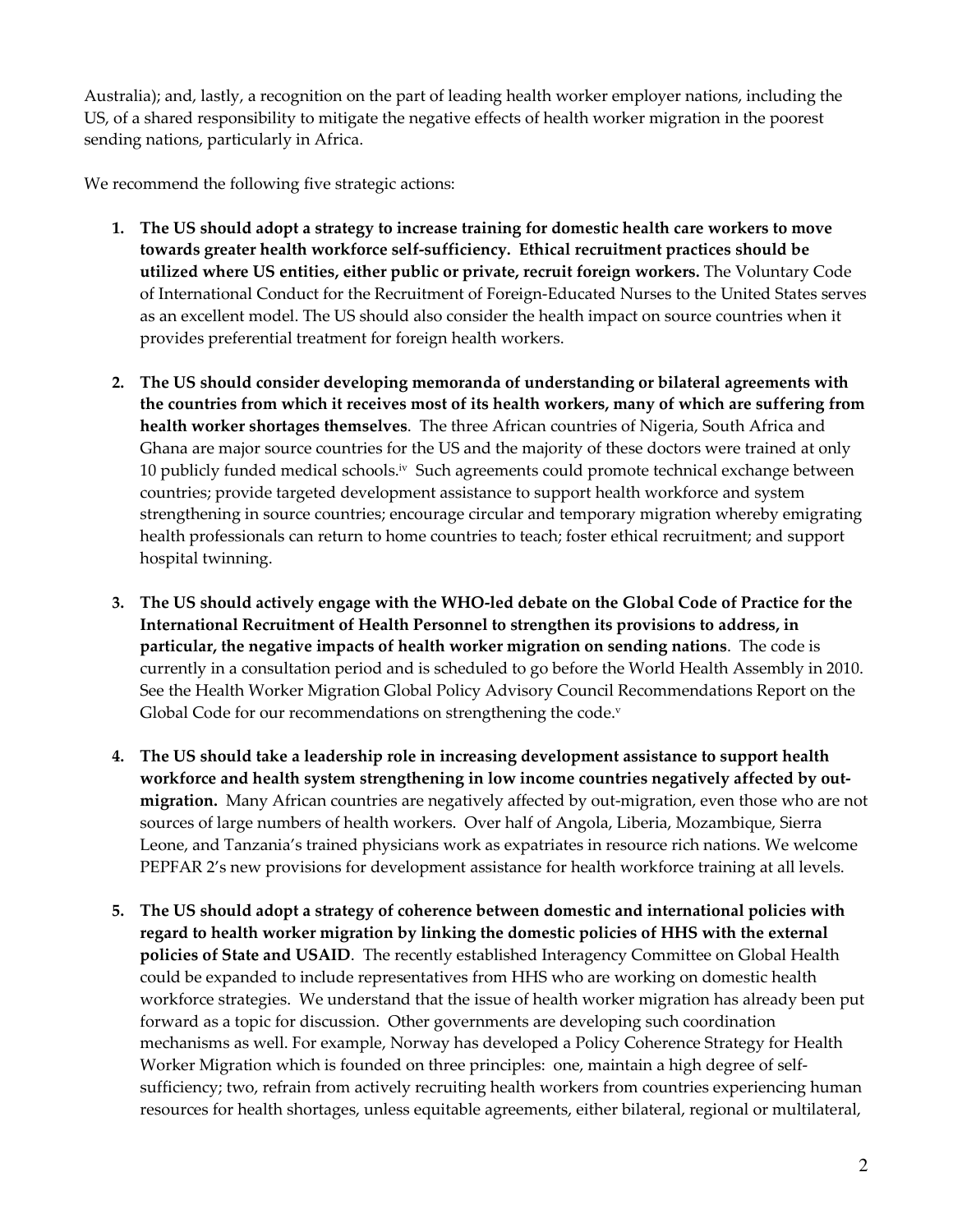exist between source and receiving countries; and three, support capacity building of human resources for health in developing countries.

The challenges posed by health worker migration are urgent, both for sending and receiving nations. Yet, there are proven and promising policy solutions, solutions that require increased dialogue and coordination between nations. Addressing health workforce needs from a global perspective, recognizing the consequences of an over reliance on foreign trained health workers on sending nations with health workforce crises of their own, points the way for strategic and humane solutions. The issue of health worker migration is one not just of moral responsibility but also one of greater global health security. The global health workforce crisis, with the migration of health workers playing a relevant part, is impeding achievement of the health-related Millennium Development Goals. Also, as the H1N1 pandemic has shown us once again, a weak health system anywhere is a weak health system everywhere. The global health security of all nations is compromised by any health system that does not have a minimum number of trained and supported health workers.

We call upon the Interagency Committee on Global Health to adopt specific actions to support these recommendations in their deliberations this year, and your office to commit to leadership on this issue in the upcoming G 8 and G 20 meetings. The Health Worker Migration Global Policy Advisory Council stands ready to work with you to identify and implement innovative policy solutions to support needed US leadership on this critical issue.

The Health Worker Migration Global Policy Advisory Council, established by Realizing Rights, the World Health Organization and the Global Health Workforce Alliance in May, 2007 reviews, discusses and promotes innovative global, regional and national policy action to support improved management of health worker migration globally. The guiding principle of the Council is to forge solutions that respect the rights of migrants to seek a better life while also acknowledging the responsibilities of sending and receiving nations to minimize the negative impacts of health worker migration on source nations with weak health systems. A list of Council Members is attached as Annex 1.

Co-Chaired by Mary Robinson, former President of Ireland and UN High Commissioner for Human Rights, and Dr. Francis Omaswa, former Executive Director of the Global Health Workforce Alliance and Executive Director of the African Center for Health and Social Transformation, the Council is composed of 33 current and former high level representatives from both sending and receiving nations including Ministers of Health and Development, experts in migration and health, and representatives from major multilateral organizations including the World Health Organization, the International Labor Organization, the Commonwealth Secretariat, and the International Organization of Migration.

-

<sup>&</sup>lt;sup>i</sup> OECD Health Workforce and Migration Project, "Immigrant Health Workers in OECD Countries in the Broader Context of Highly Skilled Migration.", International Migration Outlook, SOPEMI 2007

ii The White House Office of the Press Secretary, "Statement by the President on Global Health Initiative." Retrieved 26 May 2009 from http://www.whitehouse.gov/the\_press\_office/Statement-by-the-President-on-Global-Health-Initiative/.

<sup>&</sup>lt;sup>iii</sup> Global Health Workforce Alliance Report, "Scaling Up, Saving Lives: Report of the GHWA Task Force on Scaling up Education and Training for Health Workers", Geneva; GHWA/WHO; 2008.

<sup>&</sup>lt;sup>iv</sup> Hagopian, Amy et al., "The Migration of Physicians from Sub-Saharan Africa to the United States of America: Measures of the African Brain Drain", Human Resources for Health, 2004, vol 2:17.

v Available online at

http://www.aspeninstitute.org/sites/default/files/content/docs/HWMI%20Advisory%20Council%20Recommendations%20Report.pdf. Site last visited June 8, 2009